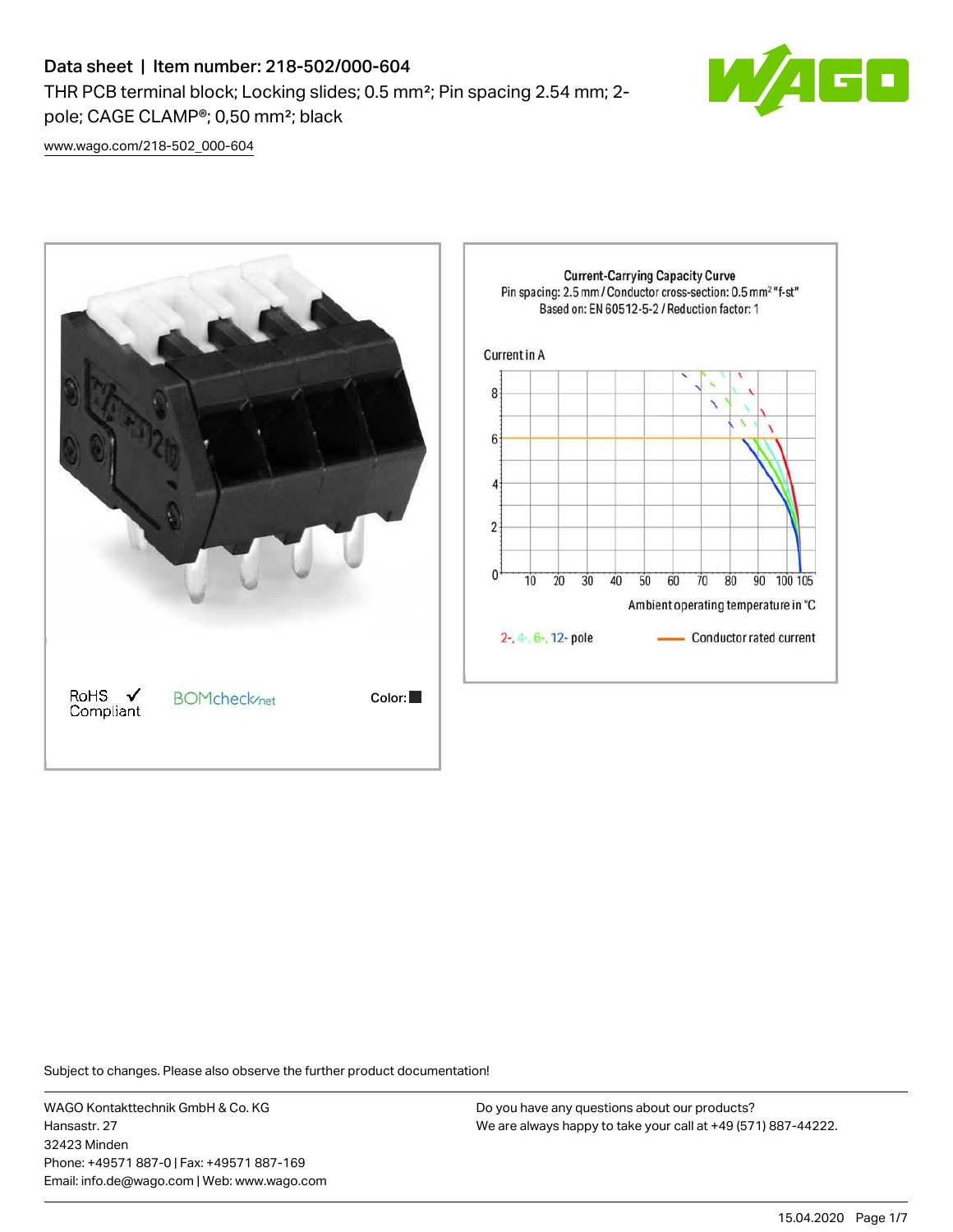



### Item description

- $\blacksquare$ Terminal strips are just 8.1 mm tall and feature an innovative, locking slide-actuated CAGE CLAMP®
- $\blacksquare$ Several clamping units can be held open simultaneously
- $\blacksquare$ Easily terminate stranded conductors in

#### tight spaces (e.g., bus connectors)

THR soldering provides integration into SMT assembly and soldering processes

## Data Electrical data

### Ratings per IEC/EN 60664-1

| Ratings per                     | IEC/EN 60664-1 |
|---------------------------------|----------------|
| Rated voltage (III / 3)         | 32 V           |
| Rated impulse voltage (III / 3) | $2.5$ kV       |

Subject to changes. Please also observe the further product documentation!

| WAGO Kontakttechnik GmbH & Co. KG           | Do you have any questions about our products?                 |
|---------------------------------------------|---------------------------------------------------------------|
| Hansastr. 27                                | We are always happy to take your call at +49 (571) 887-44222. |
| 32423 Minden                                |                                                               |
| Phone: +49571 887-0   Fax: +49571 887-169   |                                                               |
| Email: info.de@wago.com   Web: www.wago.com |                                                               |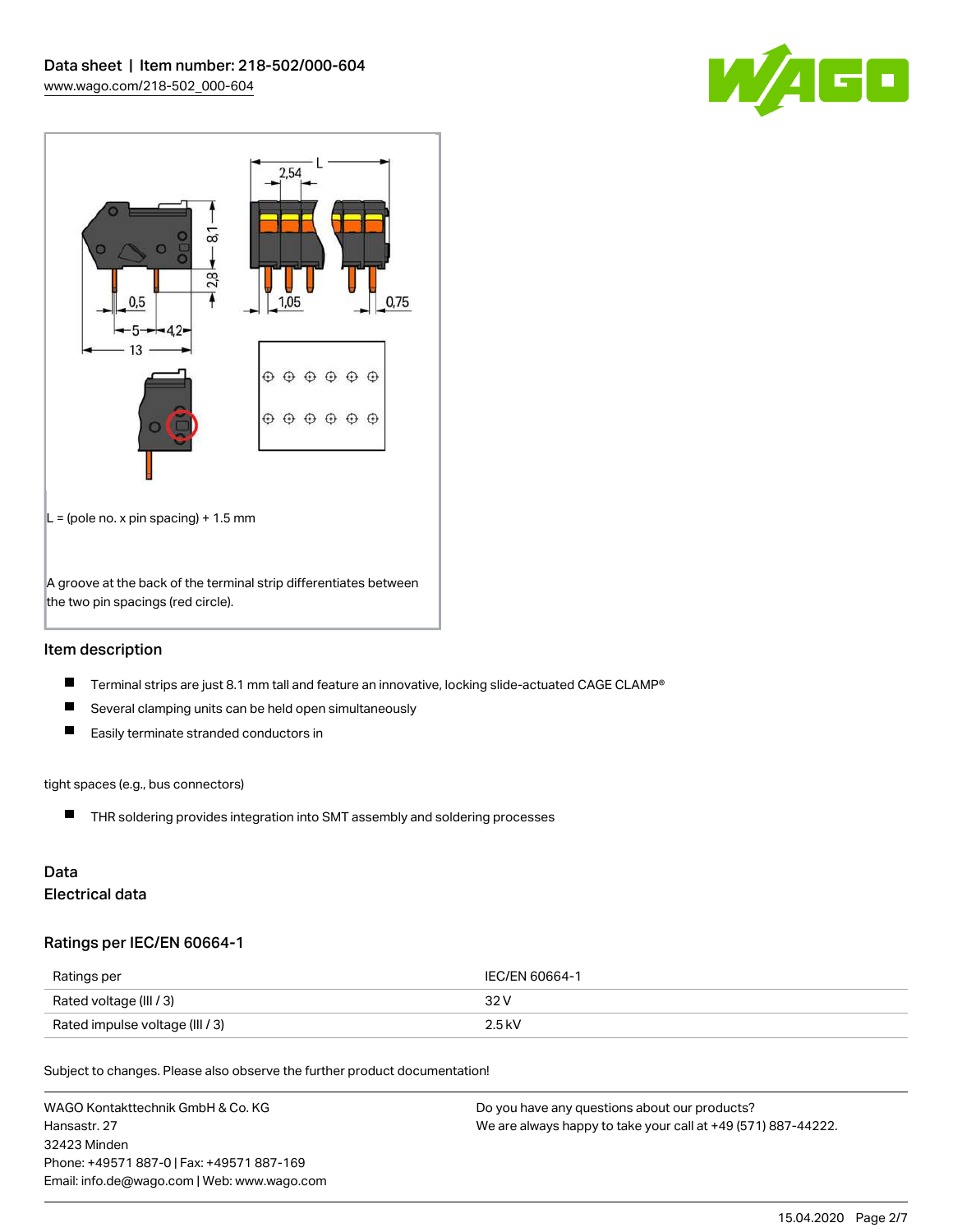# Data sheet | Item number: 218-502/000-604

[www.wago.com/218-502\\_000-604](http://www.wago.com/218-502_000-604)



| Rated voltage (III / 2)         | 160 V                                                                |
|---------------------------------|----------------------------------------------------------------------|
| Rated impulse voltage (III / 2) | $2.5$ kV                                                             |
| Rated voltage (II / 2)          | 320 V                                                                |
| Rated impulse voltage (II / 2)  | $2.5$ kV                                                             |
| Rated current                   | 6 A                                                                  |
| Legend (ratings)                | (III / 2) $\triangleq$ Overvoltage category III / Pollution degree 2 |

### Approvals per UL 1059

| Approvals per<br><b>UL 1059</b> |  |
|---------------------------------|--|
|---------------------------------|--|

### Connection data

| Connection technology                                       | CAGE CLAMP®                                                                                                                                                                         |
|-------------------------------------------------------------|-------------------------------------------------------------------------------------------------------------------------------------------------------------------------------------|
| Actuation type                                              | Slider                                                                                                                                                                              |
| Solid conductor                                             | $0.080.5$ mm <sup>2</sup> / 28  20 AWG                                                                                                                                              |
| Fine-stranded conductor                                     | $0.080.5$ mm <sup>2</sup> / 28  20 AWG                                                                                                                                              |
| Fine-stranded conductor with ferrule with plastic collar    | $0.25$ mm <sup>2</sup>                                                                                                                                                              |
| Fine-stranded conductor with ferrule without plastic collar | $0.25$ mm <sup>2</sup>                                                                                                                                                              |
| Strip length                                                | $56$ mm / 0.2  0.24 inch                                                                                                                                                            |
| Conductor entry angle to the PCB                            | $40^{\circ}$                                                                                                                                                                        |
| No. of poles                                                | $\overline{2}$                                                                                                                                                                      |
| Total number of connection points                           | 2                                                                                                                                                                                   |
| Total number of potentials                                  | $\overline{2}$                                                                                                                                                                      |
| Number of connection types                                  | 1                                                                                                                                                                                   |
| Number of levels                                            | 1                                                                                                                                                                                   |
| Note (conductor cross-section)                              | Terminating 0.75 mm <sup>2</sup> /18 AWG conductors is possible; however<br>insulation diameter allows only every other clamping unit to be<br>terminated with this conductor size. |

### Geometrical Data

| Pin spacing                        | 2,54 mm / 0.1 inch         |
|------------------------------------|----------------------------|
| Width                              | 6,58 mm / 0.259 inch       |
| Height                             | 10,9 mm / 0.429 inch       |
| Height from the surface            | 8,1 mm / 0.319 inch        |
| Depth                              | 13 mm / 0.512 inch         |
| Solder pin length                  | $2.8 \,\mathrm{mm}$        |
| Solder pin dimensions              | $0.5 \times 0.75$ mm       |
| Plated through-hole diameter (THR) | $1.1$ <sup>(+0,1)</sup> mm |

Subject to changes. Please also observe the further product documentation!

WAGO Kontakttechnik GmbH & Co. KG Hansastr. 27 32423 Minden Phone: +49571 887-0 | Fax: +49571 887-169 Email: info.de@wago.com | Web: www.wago.com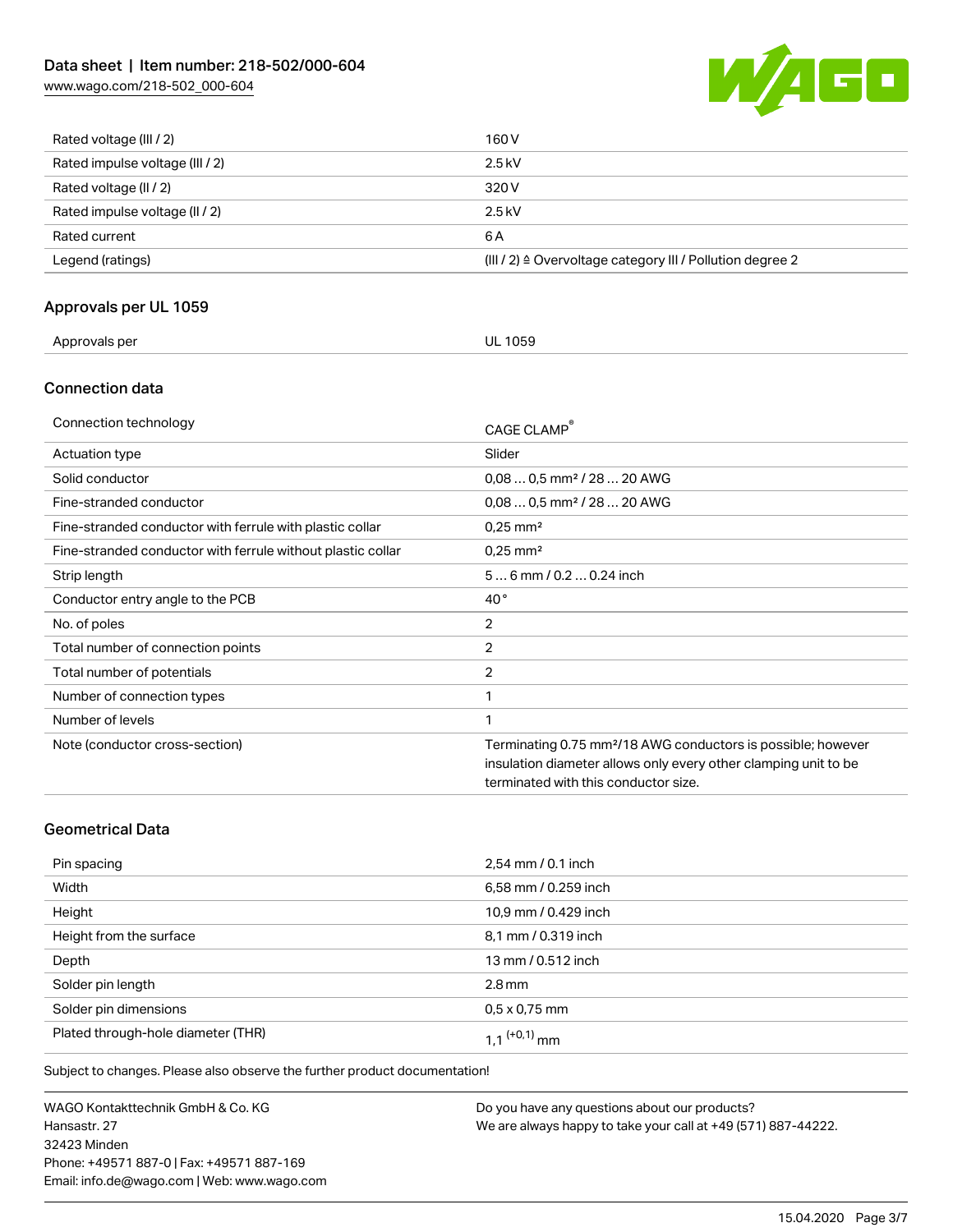

### PCB contact

| PCB contact                         | THR                                      |
|-------------------------------------|------------------------------------------|
| Solder pin arrangement              | over the entire terminal strip (in-line) |
| Number of solder pins per potential |                                          |

#### Material Data

| Color                       | black                                 |
|-----------------------------|---------------------------------------|
| Material group              | III a                                 |
| Insulating material         | Polyamide 46 (PA 46)                  |
| Flammability class per UL94 | V <sub>2</sub>                        |
| Clamping spring material    | Chrome nickel spring steel (CrNi)     |
| Contact material            | Electrolytic copper $(E_{\text{Cl}})$ |
| Contact plating             | tin-plated                            |
| Fire load                   | 0.011 MJ                              |
| Weight                      | 0.7 <sub>g</sub>                      |

#### Environmental Requirements

| Limit temperature range | $-60+115$ °C |
|-------------------------|--------------|
|-------------------------|--------------|

#### Commercial data

| Product Group      | 4 (Printed Circuit) |
|--------------------|---------------------|
| Packaging type     | <b>BOX</b>          |
| Country of origin  | PL                  |
| <b>GTIN</b>        | 4045454341916       |
| Customs Tariff No. | 85369010000         |

#### Approvals / Certificates

#### Country specific Approvals

| Logo | Approval                        | <b>Additional Approval Text</b> | Certificate<br>name |
|------|---------------------------------|---------------------------------|---------------------|
| æ    | CSA<br>DEKRA Certification B.V. | C <sub>22.2</sub> No. 158       | 1565656             |

Subject to changes. Please also observe the further product documentation!

WAGO Kontakttechnik GmbH & Co. KG Hansastr. 27 32423 Minden Phone: +49571 887-0 | Fax: +49571 887-169 Email: info.de@wago.com | Web: www.wago.com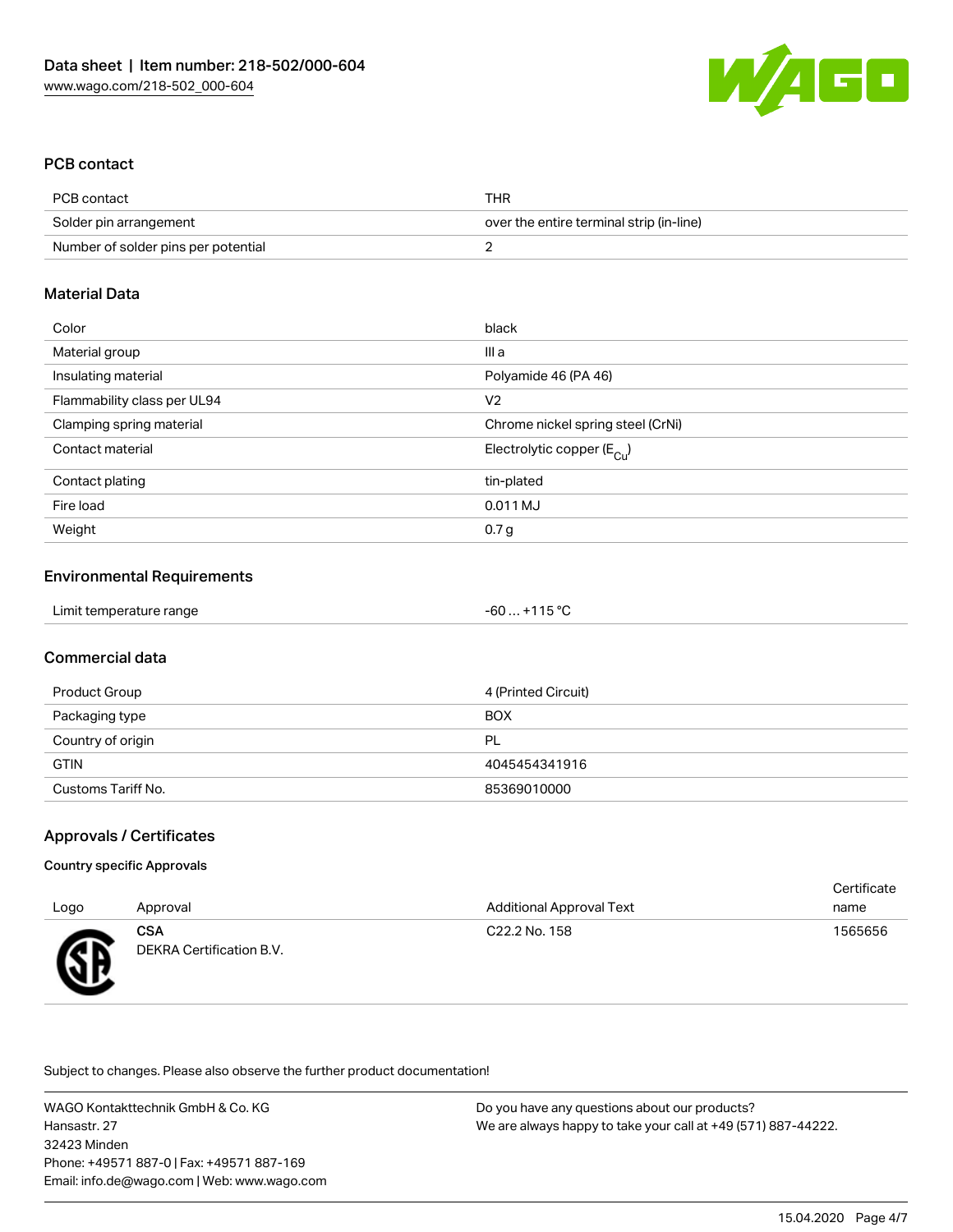#### **Counterpart**



| Marking accessories |                                                                                                                                                                                                 |                                  |
|---------------------|-------------------------------------------------------------------------------------------------------------------------------------------------------------------------------------------------|----------------------------------|
|                     | Item no.: 210-331/254-202<br>Marking strips; as a DIN A4 sheet; MARKED; 1-16 (400x); Height of marker strip: 2.3 mm/0.091 in; Strip<br>length 182 mm; Horizontal marking; Self-adhesive; white  | www.wago.com/210-331<br>/254-202 |
|                     | Item no.: 210-331/254-204<br>Marking strips; as a DIN A4 sheet; MARKED; 17-32 (400x); Height of marker strip: 2.3 mm/0.091 in; Strip<br>length 182 mm; Horizontal marking; Self-adhesive; white | www.wago.com/210-331<br>/254-204 |
|                     | Item no.: 210-331/254-206<br>Marking strips; as a DIN A4 sheet; MARKED; 33-48 (400x); Height of marker strip: 2.3 mm/0.091 in; Strip<br>length 182 mm; Horizontal marking; Self-adhesive; white | www.wago.com/210-331<br>/254-206 |
|                     | Item no.: 210-331/254-207<br>Marking strips; as a DIN A4 sheet; MARKED; 1-48 (100x); Height of marker strip: 2.3 mm/0.091 in; Strip<br>length 182 mm; Horizontal marking; Self-adhesive; white  | www.wago.com/210-331<br>/254-207 |
| ferrule             |                                                                                                                                                                                                 |                                  |
|                     | Item no.: 216-131<br>Ferrule; Sleeve for 0.25 mm <sup>2</sup> / AWG 24; uninsulated; electro-tin plated                                                                                         | www.wago.com/216-131             |
|                     | Item no.: 216-151<br>Ferrule; Sleeve for 0.25 mm <sup>2</sup> / AWG 24; uninsulated; electro-tin plated                                                                                         | www.wago.com/216-151             |
|                     | Item no.: 216-301<br>Ferrule; Sleeve for 0.25 mm <sup>2</sup> / AWG 24; insulated; electro-tin plated; yellow                                                                                   | www.wago.com/216-301             |
|                     | Item no.: 216-321<br>Ferrule; Sleeve for 0.25 mm <sup>2</sup> / AWG 24; insulated; electro-tin plated; yellow                                                                                   | www.wago.com/216-321             |
| tools               |                                                                                                                                                                                                 |                                  |
|                     | Item no.: 210-648<br>Operating tool; Blade: 2.5 x 0.4 mm; with a partially insulated shaft; angled; short                                                                                       | www.wago.com/210-648             |
|                     | Item no.: 210-719<br>Operating tool; Blade: 2.5 x 0.4 mm; with a partially insulated shaft                                                                                                      | www.wago.com/210-719             |
| check               |                                                                                                                                                                                                 |                                  |
|                     | Item no.: 735-500<br>Test pin; 1 mm Ø; with solder connection for test wire                                                                                                                     | www.wago.com/735-500             |
|                     |                                                                                                                                                                                                 |                                  |

.<br>Subject to changes. Please also observe the further product documentation!

WAGO Kontakttechnik GmbH & Co. KG Hansastr. 27 32423 Minden Phone: +49571 887-0 | Fax: +49571 887-169 Email: info.de@wago.com | Web: www.wago.com

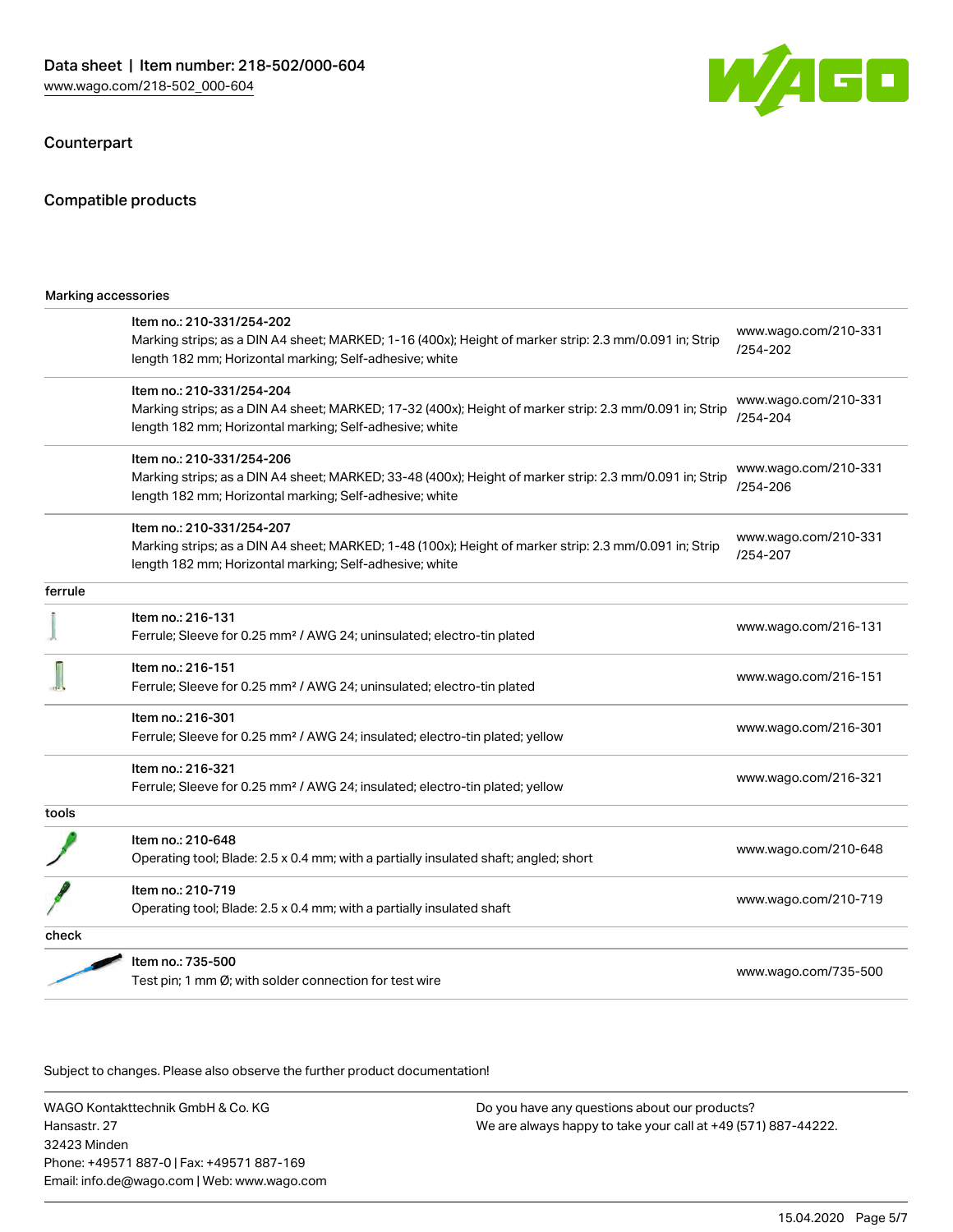

## **Downloads** Documentation

| <b>Additional Information</b>                                                                                                                                          |             |               |          |
|------------------------------------------------------------------------------------------------------------------------------------------------------------------------|-------------|---------------|----------|
| Technical explanations                                                                                                                                                 | Apr 3, 2019 | pdf<br>3.6 MB | Download |
|                                                                                                                                                                        |             |               |          |
| CAD/CAE-Data                                                                                                                                                           |             |               |          |
| CAD data                                                                                                                                                               |             |               |          |
| 2D/3D Models 218-502/000-604                                                                                                                                           |             | <b>URL</b>    | Download |
| CAE data                                                                                                                                                               |             |               |          |
| EPLAN Data Portal 218-502/000-604                                                                                                                                      |             | <b>URL</b>    | Download |
| <b>PCB Design</b>                                                                                                                                                      |             |               |          |
| Symbol and Footprint 218-502/000-604                                                                                                                                   |             | <b>URL</b>    | Download |
| CAx data for your PCB design, consisting of "schematic symbols and PCB footprints",<br>allow easy integration of the WAGO component into your development environment. |             |               |          |
| Supported formats:                                                                                                                                                     |             |               |          |
| ш<br>Accel EDA 14 & 15                                                                                                                                                 |             |               |          |
| ш<br>Altium 6 to current version                                                                                                                                       |             |               |          |
| ш<br>Cadence Allegro                                                                                                                                                   |             |               |          |
| Ц<br>DesignSpark                                                                                                                                                       |             |               |          |
| ш<br>Eagle Libraries                                                                                                                                                   |             |               |          |
| H<br>KiCad                                                                                                                                                             |             |               |          |
| Ц<br>Mentor Graphics BoardStation                                                                                                                                      |             |               |          |
| ш<br>Mentor Graphics Design Architect                                                                                                                                  |             |               |          |
| L<br>Mentor Graphics Design Expedition 99 and 2000                                                                                                                     |             |               |          |
| ш<br>OrCAD 9.X PCB and Capture                                                                                                                                         |             |               |          |
| PADS PowerPCB 3, 3.5, 4.X, and 5.X<br>$\mathbf{r}$                                                                                                                     |             |               |          |
| ш<br>PADS PowerPCB and PowerLogic 3.0                                                                                                                                  |             |               |          |
| $\blacksquare$<br>PCAD 2000, 2001, 2002, 2004, and 2006                                                                                                                |             |               |          |
| $\blacksquare$<br>Pulsonix 8.5 or newer                                                                                                                                |             |               |          |
| H<br><b>STL</b>                                                                                                                                                        |             |               |          |
| 3D STEP                                                                                                                                                                |             |               |          |
| <b>TARGET 3001!</b>                                                                                                                                                    |             |               |          |
|                                                                                                                                                                        |             |               |          |

Subject to changes. Please also observe the further product documentation!

WAGO Kontakttechnik GmbH & Co. KG Hansastr. 27 32423 Minden Phone: +49571 887-0 | Fax: +49571 887-169 Email: info.de@wago.com | Web: www.wago.com